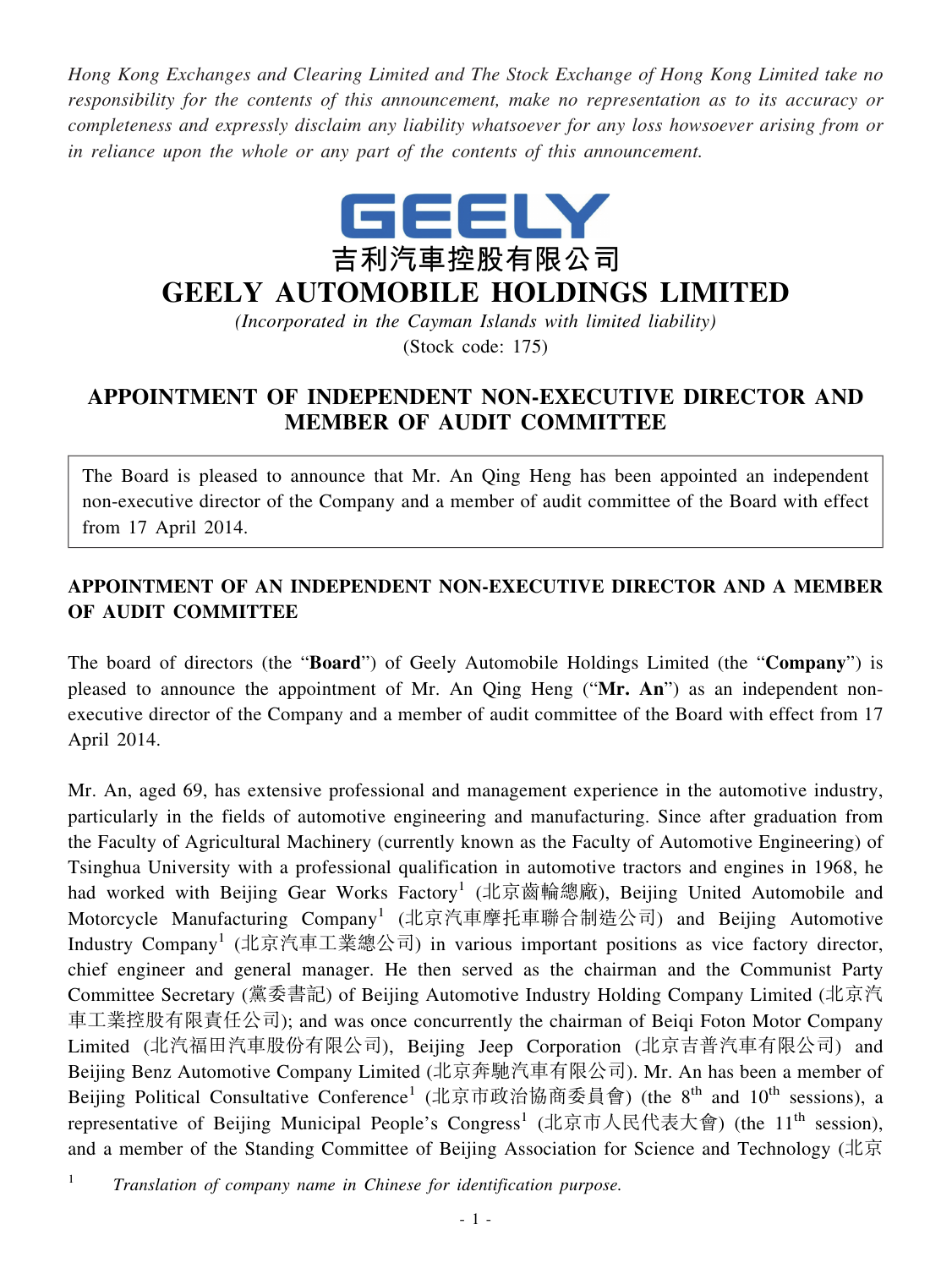市科學技術協會常委會) (the 4<sup>th</sup>, 5<sup>th</sup>, 6<sup>th</sup> and 7<sup>th</sup> sessions). Mr. An is currently the deputy director of the Advisory Committee of China Automotive Industry<sup>1</sup> (中國汽車工業諮詢委員會) and the chairperson of Beijing Association of Automobile Manufacturers<sup>1</sup> (北京汽車行業協會). Mr. An has also obtained the qualification of Senior Engineering (Professor Level) accredited by the Senior Vocational Title Inspecting Committee of Beijing Municipality<sup>1</sup> (北京市高級專業技術職務評審委員 會). Mr. An is also the independent director of both Yechiu Metal Recycling (China) Limited (Shanghai Stock Exchange A Share Stock Code: 601388) and SG Automotive Group (Shanghai Stock Exchange A Share Stock Code: 600303).

Mr. An has entered into an appointment letter with the Company under which he will act as an independent non-executive director of the Company and a member of audit committee of the Board for a period of 3 years (subject to retirement by rotation at the annual general meeting of the Company in accordance with the Company's articles of association) commencing on 17 April 2014. Pursuant to such appointment letter, Mr. An will receive from the Company an annual director's fee of HK\$180,000, which was determined with reference to the experience and duties of Mr. An as well as the Company's remuneration policy and is subject to review by the remuneration committee of the Board from time to time.

Save as disclosed in this announcement, there is no other benefits being provided to Mr. An for his directorship in the Company and Mr. An does not hold any other positions with any members of the Group or has any relationships with any directors, senior management or substantial or controlling shareholders of the Company.

As at the date of this announcement, Mr. An was not interested in any securities of the Company which were within the meaning of Part XV of the Securities and Futures Ordinance. Save as disclosed above, Mr. An has not been a director of any other listed companies in the three years immediately preceding his appointment. There is no information in relation to Mr. An that need to be disclosed pursuant to any of the requirements under Rule 13.51(2)(h) to (v) of the Listing Rules and there are no other matters in relation to the appointment of Mr. An as an independent non-executive director of the Company and a member of audit committee of the Board that need to be brought to the attention of the shareholders of the Company.

The Board would like to express its welcome to Mr. An for joining the Board.

By order of the Board of **Geely Automobile Holdings Limited David C.Y. Cheung** *Company Secretary*

Hong Kong, 17 April 2014